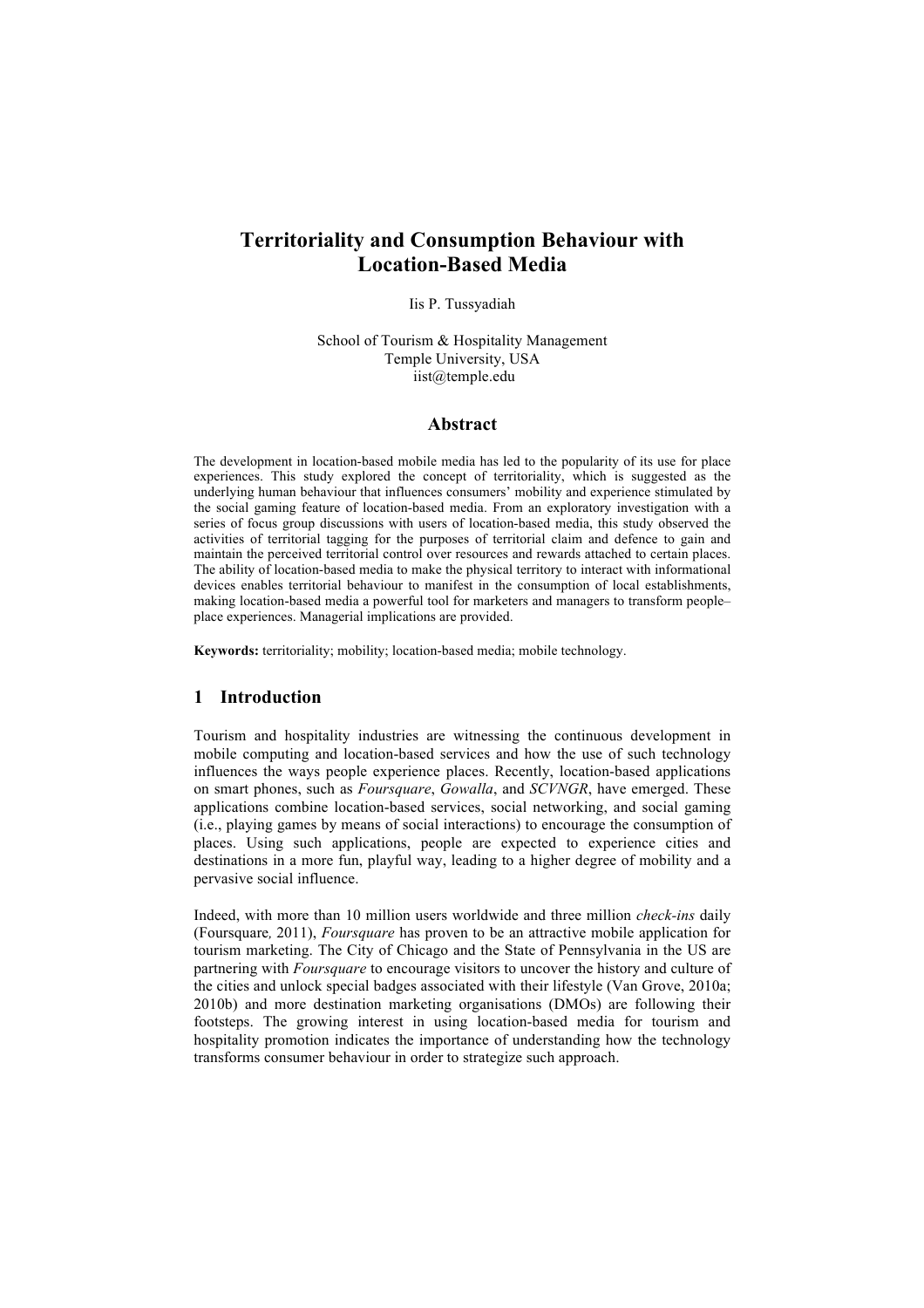The social gaming feature of location-based media brings about the consequence of social competition through mobility. Since these applications offer rewards for accomplishments of specific tasks associated with the consumption of places, users are competing with their peers to achieve a certain status while experiencing cities and destinations. Specifically, playing a social game with location-based media gives users the opportunity to lay claim to a specific place (e.g., by becoming a *Mayor*) ahead of others, indicating the basic behaviour of human territoriality. More importantly, the use of location-based media enables territoriality behaviour to be bound to consumption. Hence, it is posited in this study that the ability to use location-based media for territorial marking could be leveraged further for marketing and management strategies. While the role of social interactions in influencing individual decision making has been a topic of interest in tourism literature, the aspect of territoriality in the consumption of places is yet to be explored. Therefore, the aim of this study is to investigate the intersection of human territoriality and technology within the context of tourism and everyday life. Particularly, the study explores the use of location-based media for territorial claim and defence behaviour in the process of territorial production. Further, this study provides managerial implications for tourism and hospitality industries.

# **2 Literature Review**

## **2.1 Human Territoriality and Tourism**

Human territoriality is defined as an act of laying claim to and defending a territory (Hall, 1959; Sack, 1986) to secure a set of spaces for performances of various activities (Rivano-Fischer, 1987), and to affect, influence, or control access, actions, and interactions (Kärrholm, 2007). This behaviour has been attributed to the creation of status and self-image as well as the concept of privacy and intimacy (Brown, 1987). Territoriality can be seen as the social production of space, as the creation and transformation of territory establish the framework of social life (Soja, 1989). Indeed, territorialisation establishes rules and relationships (Brown & Capdevila, 1999) and, in order for them to remain effective, territories need to be constantly produced and reproduced by way of control, socialized behaviours, etc. (Kärrholm, 2007).

Within the context of tourism, traveling to a tourist destination means entering the territory of (and governed by) others. Based on the French term *terroir*, referring to a district of certain geographical quality (Gottman, 1975), the term *touristic terroir* was coined to indicate the unique combination of attributes at a tourism region that defines the regional flavour of tourism experiences (Hall & Mitchell, 2002). *Touristic terroir* is an expression of regional identity that is unique and difficult to replicate, making each tourism destination a unique geographic territory characterised by the natural and cultural landscapes that are formed and reformed by its people as a result of social processes. Consequently, tourist experiences are bound by the rules and relationships established by the 'owners' (e.g., in the form of entrance permit, access to objects, people, and information, etc.). In tourism research, tourists' spatial behaviour has been linked to itinerary models (i.e., tourists' spatio-temporal mobility) and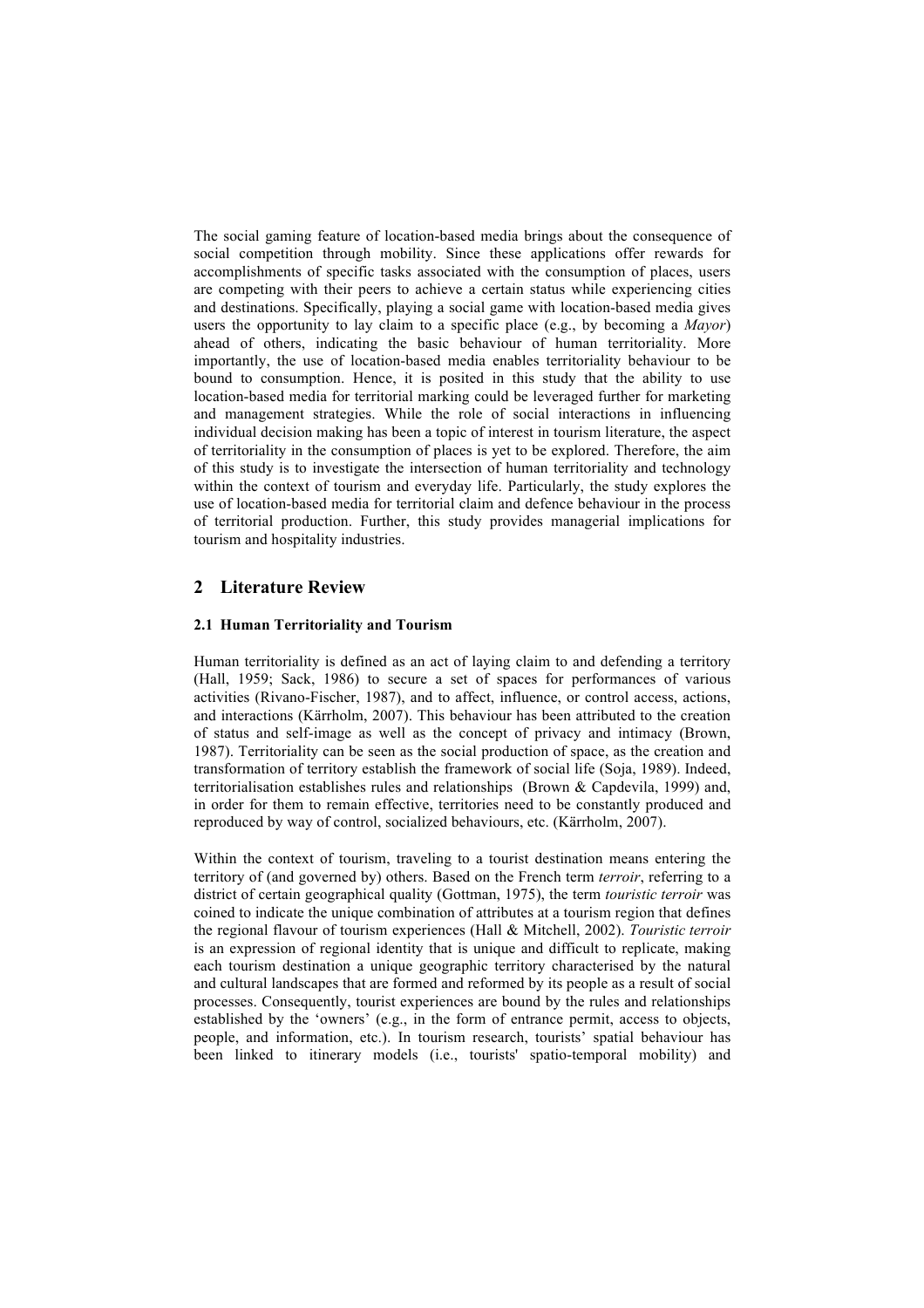host−tourist relationships (i.e., socio-cultural interactions). Studies focusing on the basic territorial behaviour in tourism are rather limited.

The discussion on tourists' territorial behaviour in a destination has been focusing on territorial functioning in various tourism settings. Andereck (1997) identifies territorial behaviours among tourist groups at tourism attractions. Perceiving an attraction as a public space, tourist groups hold it a territory, form an attachment to it, albeit in a short period of time, and exhibit negative responses to territorial invasion. However, Andereck (1997) also identified that the behaviour is limited in small territorial layer, such as marking and claiming a bench, rather than occupying the entire attraction, which is consistent with the characteristic of territoriality behaviour in public spaces. Here, territoriality is seen as the perceived "ownership" of a place at a particular time period, where a place is appropriated but not necessarily defended (Altman, 1975), making human territoriality different from that of aggressivedefensive zoological territoriality.

### **2.2 Technology and Territoriality**

The discussion of territorial behaviour is further enriched by the development in information and communication technology (ICT), chiefly because ICT added another layer to the definition of space. As noted by Adams (1997), the vocabulary of space is broadly used to explain the virtual environment, such as *cybercafé*, *virtual office*, *chat room*, *blogosphere*, etc. ICT articulates space and place in different ways, giving rise to *hybrid ecologies* (Crabtree and Rodden 2008) that support new forms of encounter and interaction based on social and virtual proximity and presence (Licoppe & Inada, 2008). Further, these space metaphors imply spatial behaviour over time, including exploration, settlement, and virtual habitation (Adams, 1997), allowing for the basic territorial claim and defence behaviour comparable to that of the physical nature. For example, people claim their territory on the *blogosphere* by maintaining a *weblog*, where they can control other internet users' access to information and develop relationships with certain groups of desired users.

Most importantly, the development in ubiquitous computing adds a new dimension to users' territorial behaviour. Lemos (2010) argues that mobile technology enables new means of mobility, communication and sociability, creating new ways of territorialisation, based on the convergence between physical space and cyberspace. With the new locative media, particularly location-based services on mobile phones, places and material objects are able to interact with informational devices (Lemos, 2010), giving ways for users (e.g., marketers, artists, tourists, etc.) to experience and attach new meanings to space. Location-based services, for example, enable *mediated co-proximity* (Licoppe & Inada, 2009) (i.e., two users mutually recognize that they are close to each other), which can further stimulate face-to-face interaction and/or knowledge sharing and collaboration in cyberspace (e.g., by leaving online recommendations, playing social games, unlocking bonuses and deals, etc.). Hence, places, including tourism destinations, can be composed of several different territorial, physical and virtual, layers.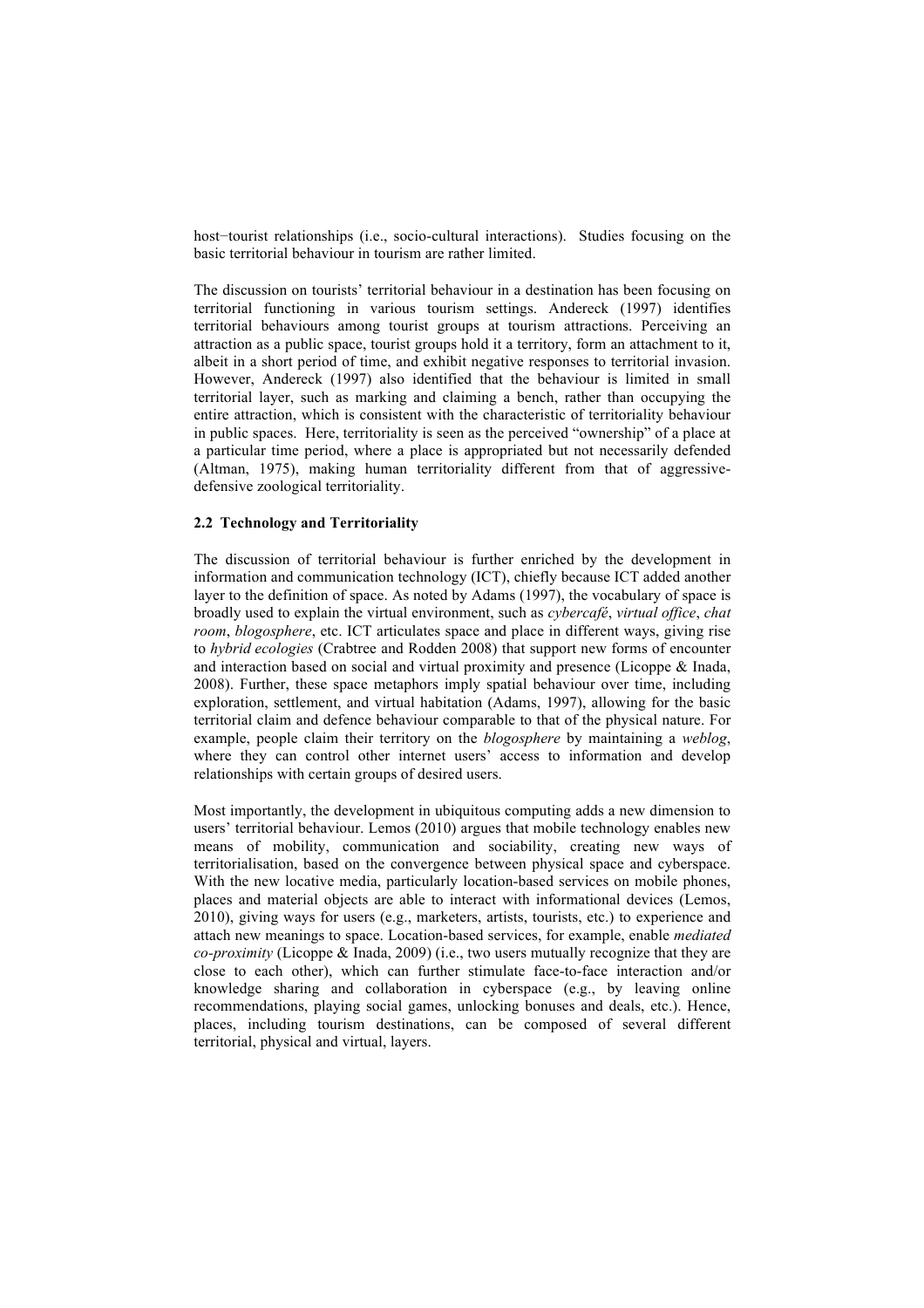The concept of privacy and personal space explains the different territorial layers of places. According to Proxemics Theory suggested by Hall (1966), personal space can be divided into several distance zones: intimate, personal, social, and public zones. Each of these zones relates to one's preferred social, interpersonal distance. Additionally, in an attempt to conceptualize territorial privacy within the context of ubiquitous computing, Könings and Schaub (2011) define three categories of human territory: physical territory, extended territory, and private territory (See Fig. 1). Physical territory refers to the environment characterized by material objects and physical boundaries. Extended territory encompasses the physical territory as well as the remote entities connected via ICT. This suggests the cyberspace as metaterritorial domain whose online characteristics entangled with the physical properties. Lastly, private territory is a subset of extended territory, but not necessarily a superset of physical territory (Könings & Schaub, 2011). The concept of private territory is central to this study as it relates to the claim and defence of personal and shared environment in one's social life. Although Hall's (1966) Proxemics Theory was initially conceptualized for physical space, it can be suggested that private territory is similar to or having the characteristics of intimate and personal zones.



**Fig. 1.** Human Territory (Könings & Schaub, 2011)

### **2.3 Territorial Production**

Although territoriality can be considered universal as human behaviour, the forms that it takes can be varied enormously (Delaney, 2005). "Territories are produced everywhere, in different ways, in different contexts, and by different means, and encompass a wide range of phenomena" (Kärrholm, 2007: 441). Bringing together the research on Actor−Network Theory and human territoriality, Kärrholm (2007) suggests four different forms of territorial production: territorial strategies, tactics, association, and appropriation (See Table 1). Territorial strategies and tactics are intentional attempts to claim a territory. Territorial tactics are personal; they are directed explicitly toward the ordering of a certain area. On the other hand, territorial strategies are impersonal, planned and mediated control. Territorial association and appropriation represent territorial productions that are not planned but are consequences of regular practices. Territorial appropriation is typically based on a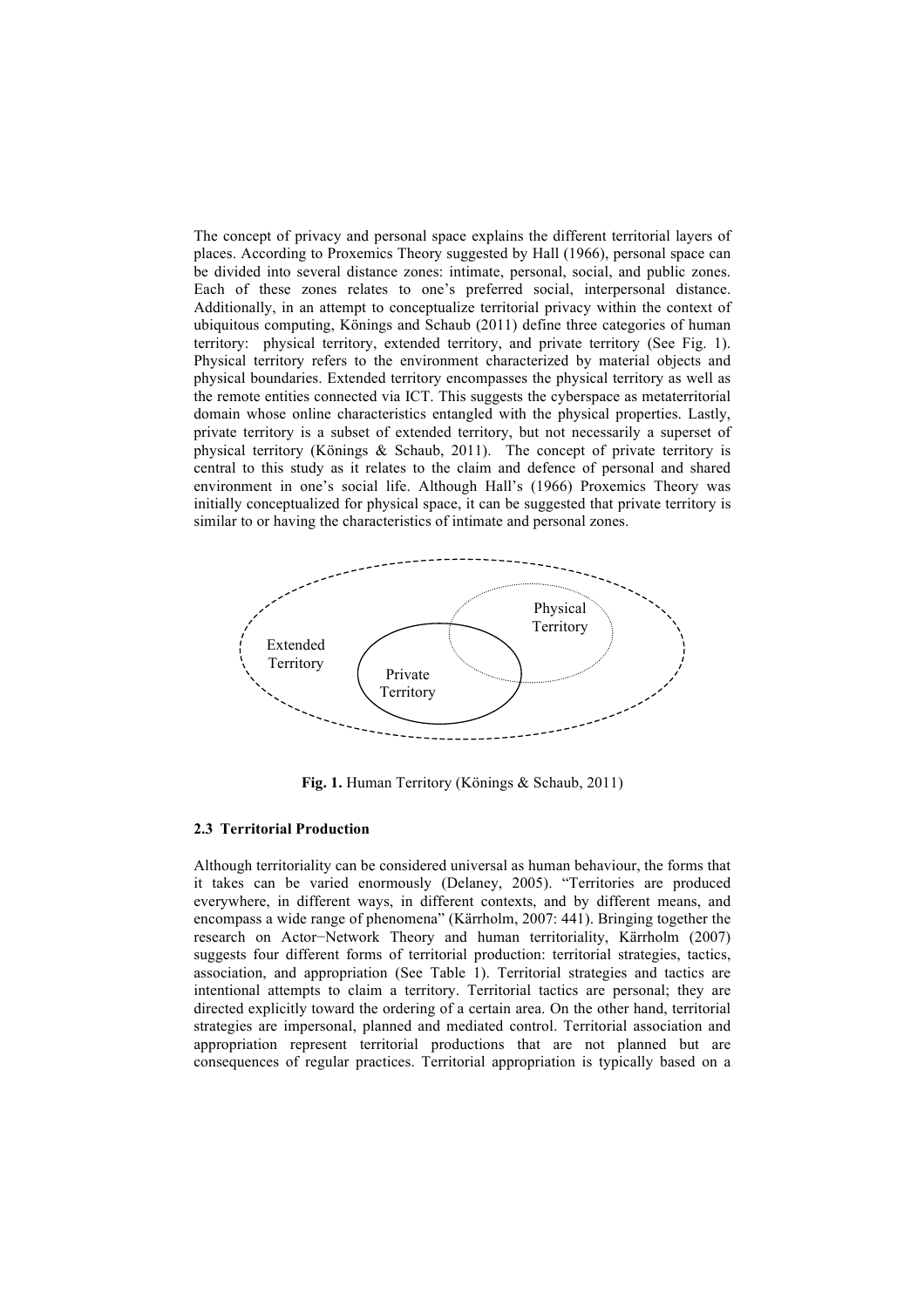repetitive and consistent use of an area by certain individuals and/or groups, while territorial association characterizes a place with a certain usage and specific conventions and regularities that underpin this usage (Kärrholm, 2007).

|                               | <b>Impersonal Control</b>      | <b>Personal Control</b>          |
|-------------------------------|--------------------------------|----------------------------------|
| <b>Intended Production</b>    | <b>Territorial Strategy</b>    | <b>Territorial Tactics</b>       |
| <b>Production through Use</b> | <b>Territorial Association</b> | <b>Territorial Appropriation</b> |

**Table 1.** Forms of Territorial Production (Kärrholm, 2007)

In a tourism setting, partitioning attractions in conjunction with sequences of a tour program to allow for a group of tourists to occupy certain areas for themselves within a period of time can be considered a territorial strategy. A tourist marking a bench by the hotel swimming pool with a towel is a form of territorial tactic. In a tourism destination, a certain park can be appropriated for tourists' use during the day and associated with homeless people after dark. Kärrholm (2007) further argues that the "different forms of territorial production often operate at the same place, mobilizing different sorts of artefacts, rules, and so forth" (p. 441).

The convergence of material and informational space made possible by locationbased media sets forth new possibilities of territorial production, which include ways of territorial production (i.e., how to mark and defend territories), combinations of different territorial layers to mark and defend, etc. A straightforward example of territorial marking in cyberspace is to purchase land and/or islands in a virtual reality environment (e.g., *SecondLife*). Furthermore, Garner, Rashid, Coulton and Edwards (2006) presents how people use mobile devices and RFID technology as *digital spraycan*, making the technology a means to mark their environment by creating digital graffiti. This implies the form of *territorial tagging* (i.e., in the form of *geotagging*, a process of adding geographic information to metadata) as the new way of territorial marking. In fact, territorial tagging is a common practice in mobile social networking today as tourists are leaving their digital footprints everywhere by publishing retrievable *geo-tagged* information.

More recently, location-based services on mobile phones let users to *check-in* from places, allowing them to claim certain venues and access their benefits. To be able to *check-in* using location-based technology, people need to be physically at the venue, which most of the time also means consuming the venue (e.g., patronage to restaurants or attractions). In other words, consumption behaviour becomes a form of territorial production. Therefore, territorial behaviour using such technology has a significant impact for marketers and planners to influence and turn the technology users into consumers.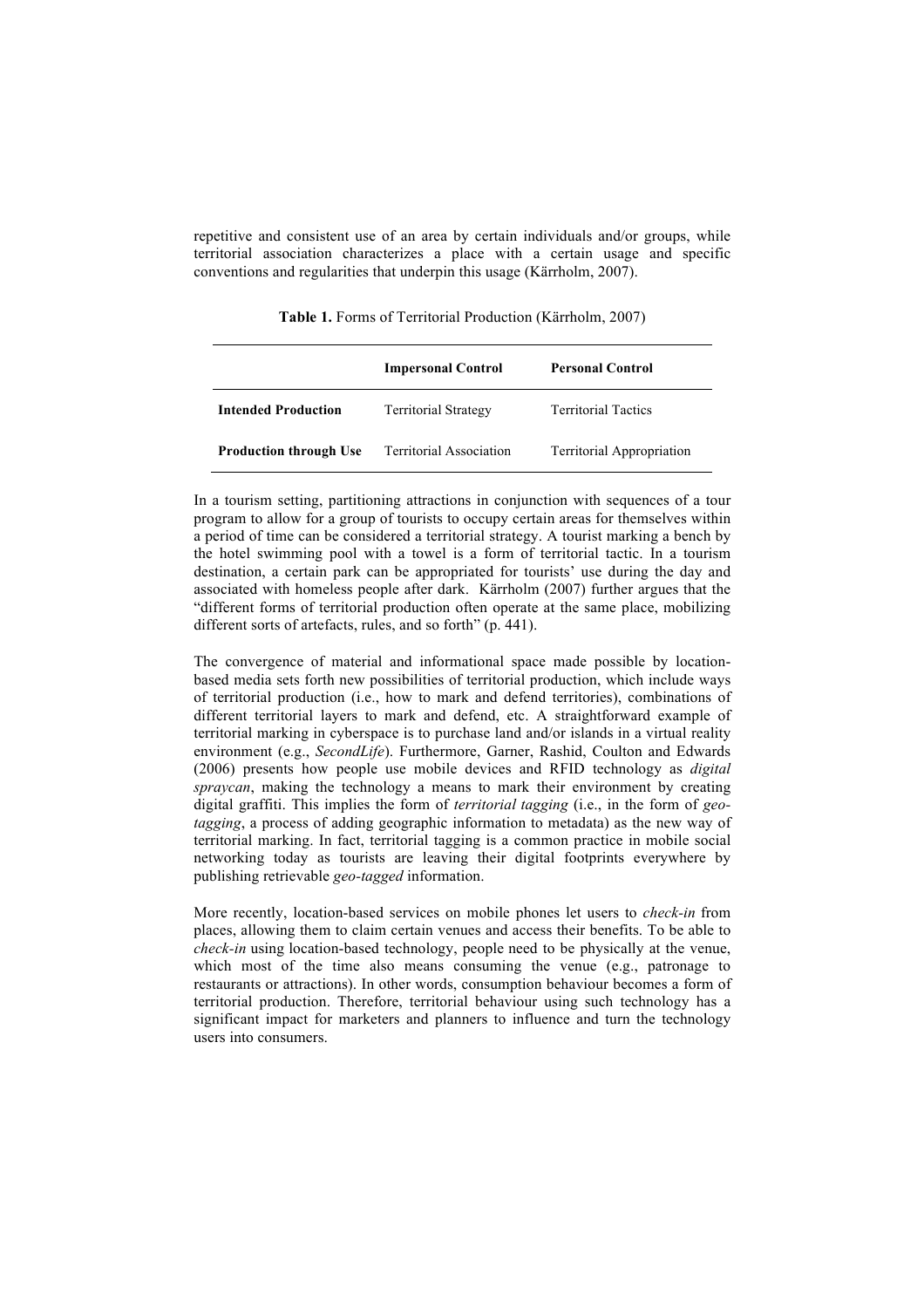# **3 Exploratory Investigation**

The ways location-based media allow territorial behaviour to manifest in consumption makes technology-assisted territorial production important to explore, especially for tourism and hospitality businesses. Not only that these forms of territorial production important in terms of deepening our understanding on the convergence of mobility in material space and the cyberspace, it is also important to derive implications of these behaviours for planning and marketing purposes. Therefore, the chief goal of this study is to explore the use of location-based technology applications for various forms of territorial production to explain territorial behaviour in the intersections of physical space and cyberspace. Specifically, the focus of this study was the use of *Foursquare* applications on smart phones, which integrates the aspects of location literacy, social network, and competition (through social gaming), to establish experiential territories at home and at tourism destinations.

An exploratory qualitative study was undertaken to examine territorial behaviour using location-based media. Specifically, focus group discussions with location-based social network application users were conducted to gain valuable insights into the following inquiries: (1) how users define and establish personal and experiential territories through the consumption of tourism and hospitality venues while using location-based technology, and (2) the common forms of personal territorial production with location-based media. Five moderated focus group discussions, averaging in six participants, were conducted from October 2010 to February 2011. A metropolitan area in the Eastern coast of US was chosen for the focus group discussions considering the fact that these applications were targeted for use in urban areas. Invitations to join the focus group discussions were posted on a *Facebook* group page that was left open to all viewers. Interested participants were screened and they identified themselves as avid users of *Foursquare*. Applications such as *Foursquare* and *Facebook Places* allow different types of businesses to register their venues, ranging from restaurants and bars to beauty salons and medical centres. For the purposes of this study, tourism and hospitality venues (e.g., restaurants, attractions, shops, movie theatres, etc.) were highly emphasized in the discussions. The scope of the discussion includes users' patronage to local venues at home and those visited at tourism destinations while traveling.

Several researchers suggest focus group discussions to be composed of homogeneous respondents (Bellenger, Berhardt, and Goldstucker, 1976) for a shared perspective to emerge. However, Calder (1977) also suggests that heterogeneous respondents may yield rich information for exploratory research. Therefore, considering the exploratory nature of this investigation, the first discussion was composed of heterogeneous respondents to obtain rich information from diverse user experiences. To further gain new ideas and confirm the collected information, homogenous respondents were allocated for the remaining discussions. Based on the characteristics of the respondents, two discussions were composed of only students and the other two of only working professionals, each in similar age groups (student groups were in their 20s and professional groups were in their 30s). The discussions were recorded into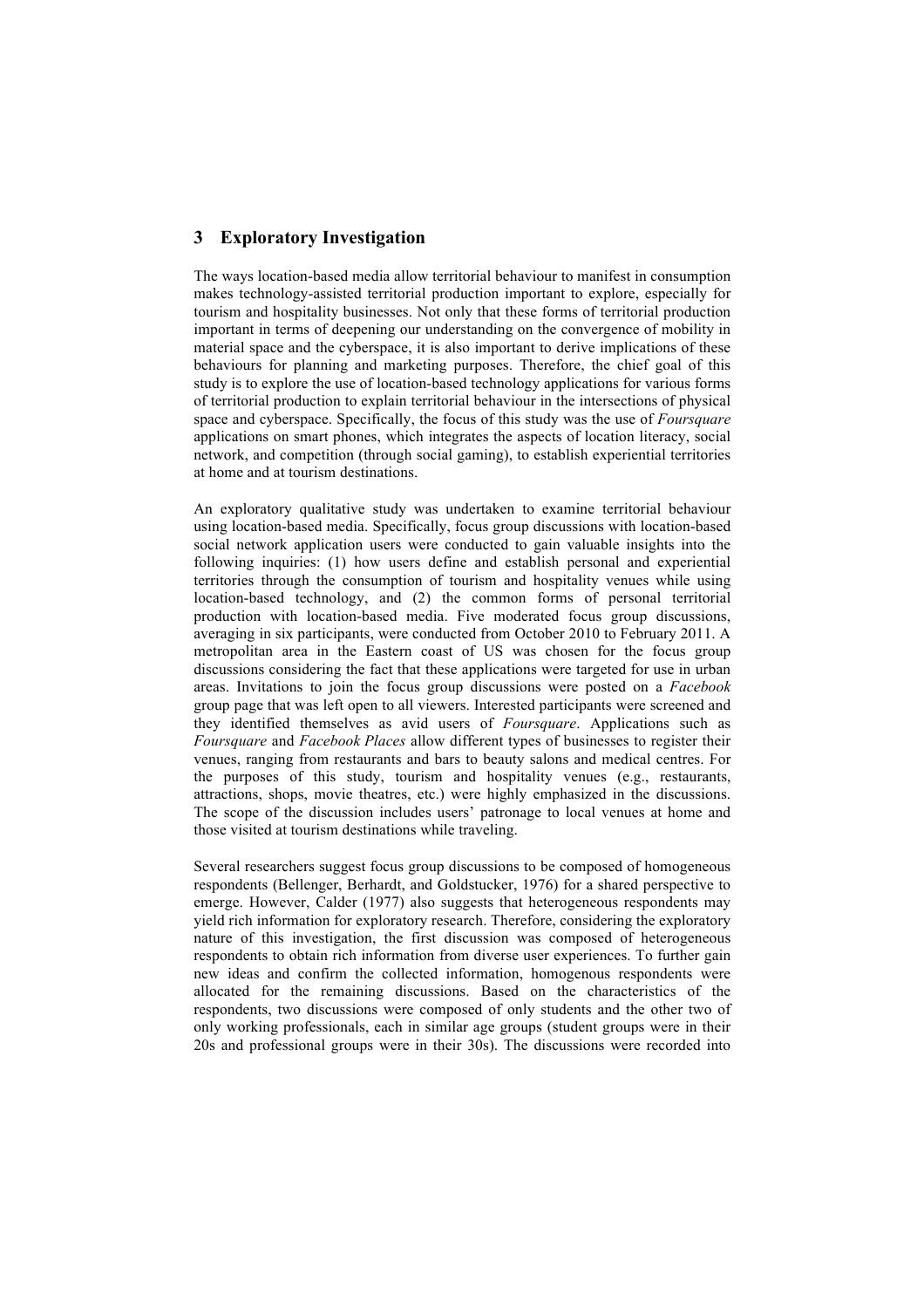sound files (i.e., roughly five hour long) and later transcribed into textual data. All respondents received a \$25 dining certificate upon completion of the discussion.

# **4 Result and Discussion**

Territoriality behaviour was observed from the use of location-based applications. It was identified that these applications presented the opportunities for social competition among users. Driven by the motivation to compete with others, people strategize their mobility by patronizing different places to collect rewards offered by the application (e.g., points, badges, status) and by merchants (e.g., discounts, bonuses), as well as to gain recognition from other users. Indeed, it was identified that even though all participants did not perceive the use of such application as "playing games" *per se*, they agreed that using it makes their daily and touristic experiences more playful and fun.

# **4.1 Territorial Tagging through** *Check-In***s**

*Check-in* is the activity whereby users announce their physical location to the location-based mobile system and allow the system to make it visible to select friends/contacts. In return, the system will allow users to identify other people nearby for further interactions and to retrieve recommendations. In other words, locationbased media allow physical proximity to be transformed into mediated co-proximity (Licoppe & Inada, 2009). This shows how the physical space and cyberspace converge with the assistance of location-based media, illustrating what Lemos (2010) suggests as the new mobility and sociability.

From the focus group discussions, it was identified that all participants *checked-in* from places for different purposes, ranging from social connection (e.g., to share their experience with friends, to screen the social environment at places, etc.) to social competition (see Excerpts a and b). The differences in purposes of check-ins, however, did not correspond to their age or occupation. One of the main purposes of *check-in* identified from the discussion was to achieve the rewards offered by the venues and the gaming feature in the system (see Excerpt c). The reward-seeking behaviour manifested in *check-in* activities, which also enforced social competition, requires users to apply different strategies of personal control, making territorial tagging a mechanism for territorial production.

#### **4.2** *Mayorship***: Territorial Claim and Defence Behaviour**

*Foursquare Mayorships* are awarded to users with the most *check-in*s (i.e., more days than anyone else) at a specific venue over the last 60 days. Besides gaining recognition through the mobile clients, users crowned as *Mayor*s are typically eligible for special rewards provided by the venue, such as free merchandises, discounts, or special arrangements for social recognition (e.g., bars displaying their *Mayors* on a digital jukebox monitor for all patrons to see). Hence, from the point of view of consumers, a *Mayorship* title is seen as an outcome of territorial production, in that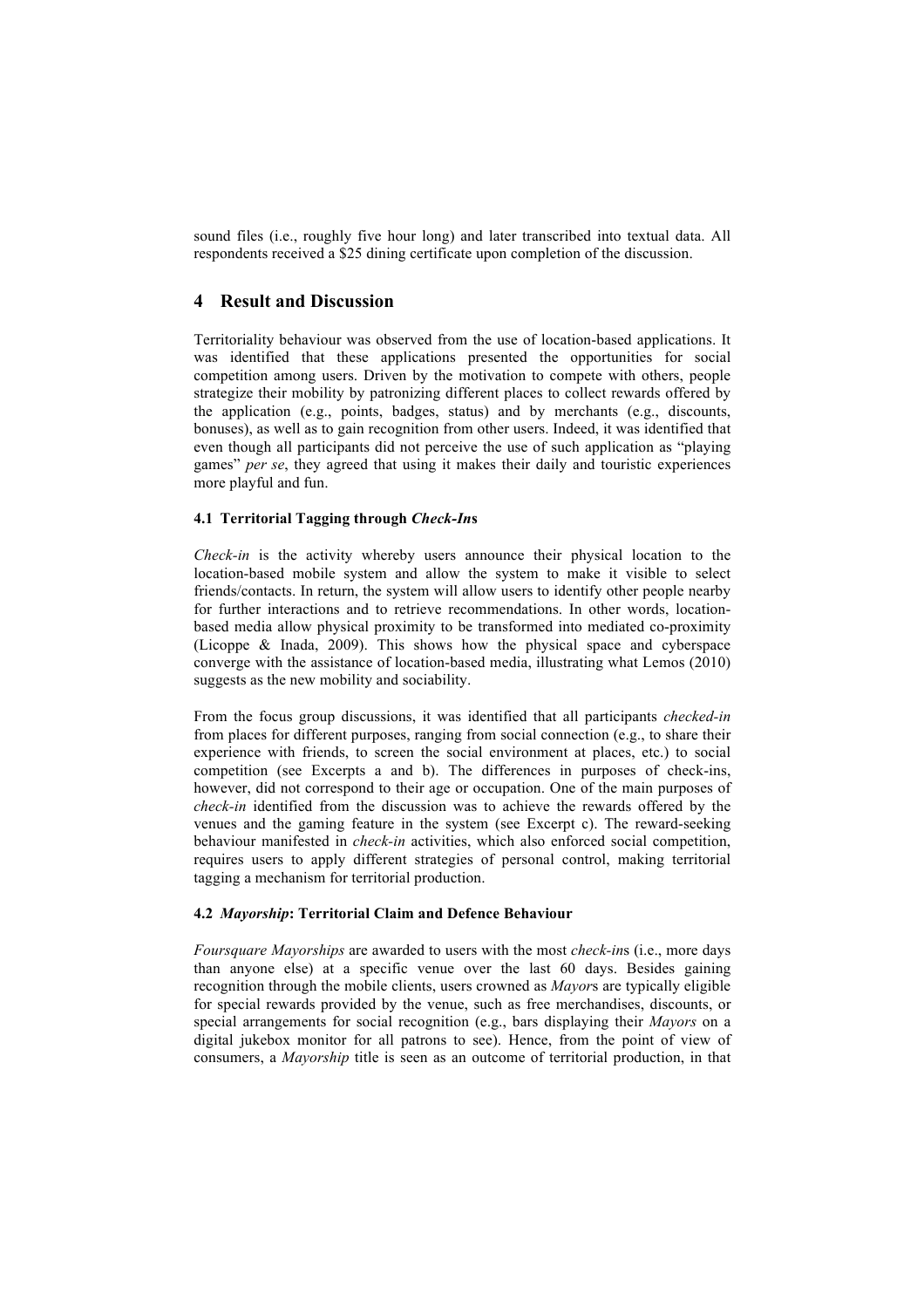becoming a *Mayor* brings in some forms of territorial control through appropriation. This leads to the social competition through territorial claim and defence behaviours.

| <b>Narratives</b> |                                                                                                                                                                                                                                                                                                                            | <b>Respondents</b>      |
|-------------------|----------------------------------------------------------------------------------------------------------------------------------------------------------------------------------------------------------------------------------------------------------------------------------------------------------------------------|-------------------------|
| $a$ .             | "I am not from around here, my family and close friends are<br>somewhere else. I have to show them all the exciting things that I do<br>here (by checking-in)"                                                                                                                                                             | Male, Student           |
| b.                | "it's a way of being interactive with the world. To show all my<br>friends that I am building a history that I am a cool person, you<br>know and it becomes a competition too because it's rewarding."                                                                                                                     | Female,<br>Professional |
| c.                | "For me [using the application] is a way to pass the time. It's not<br>necessarily a game it's just something I do when I walk down the<br>streets but then you get some stuff back. Because I checked-in, it<br>shows me there's a special over here or if $I$ checked-in ten times $I$<br>can unlock a coupon somewhere" | Male.<br>Professional   |
| d.                | "I'm into competition Once your friends are following, you got to<br>compete who got more points and who got more Mayorships."                                                                                                                                                                                             | Female.<br>Professional |
| e.                | "it became more about competitions. That's when the Mayor<br>thing starts coming into play. If I keep on checking-in, in five days I<br>can become a Mayor, so I want to check-in five days in a row<br>especially in places like [Bar Name] where they show the Mayor on<br>the jukebox.'                                 | Male,<br>Professional   |
| f.                | "I would go to regular places more often to become a Mayor."                                                                                                                                                                                                                                                               | Female, Student         |
| g.                | "[When traveling] It's used to be very easy to become a Mayor in<br>[pause] remote areas, where not so many people use Foursquare<br>So, I would make sure to drive further from the city to check-in at<br>random places and try to become a Mayor."                                                                      | Female,<br>Professional |
| $h$ .             | "I'm the Mayor of a couple of places around where I work, mostly<br>coffee places, lunch places if I'm the Mayor and I haven't been<br>there for a while I definitely want to go there just because I don't<br>want to lose my Mayorship. So I make sure to go there to check-in<br>and maintain my Mayorship."            | Male.<br>Professional   |
| i.                | "If I'm ousted as a Mayor I would be very angry! [Laugh]. The<br>challenge is not over I would try to get the Mayorship back. I<br>would check-in like three times a day!"                                                                                                                                                 | Female.<br>Professional |
| j.                | "[Using the application] makes me think about different things to do<br>in the city where to go what yet to be discovered. It forces me to<br>check out other places I've never been to check out things larger<br>than your own places."                                                                                  | Female,<br>Professional |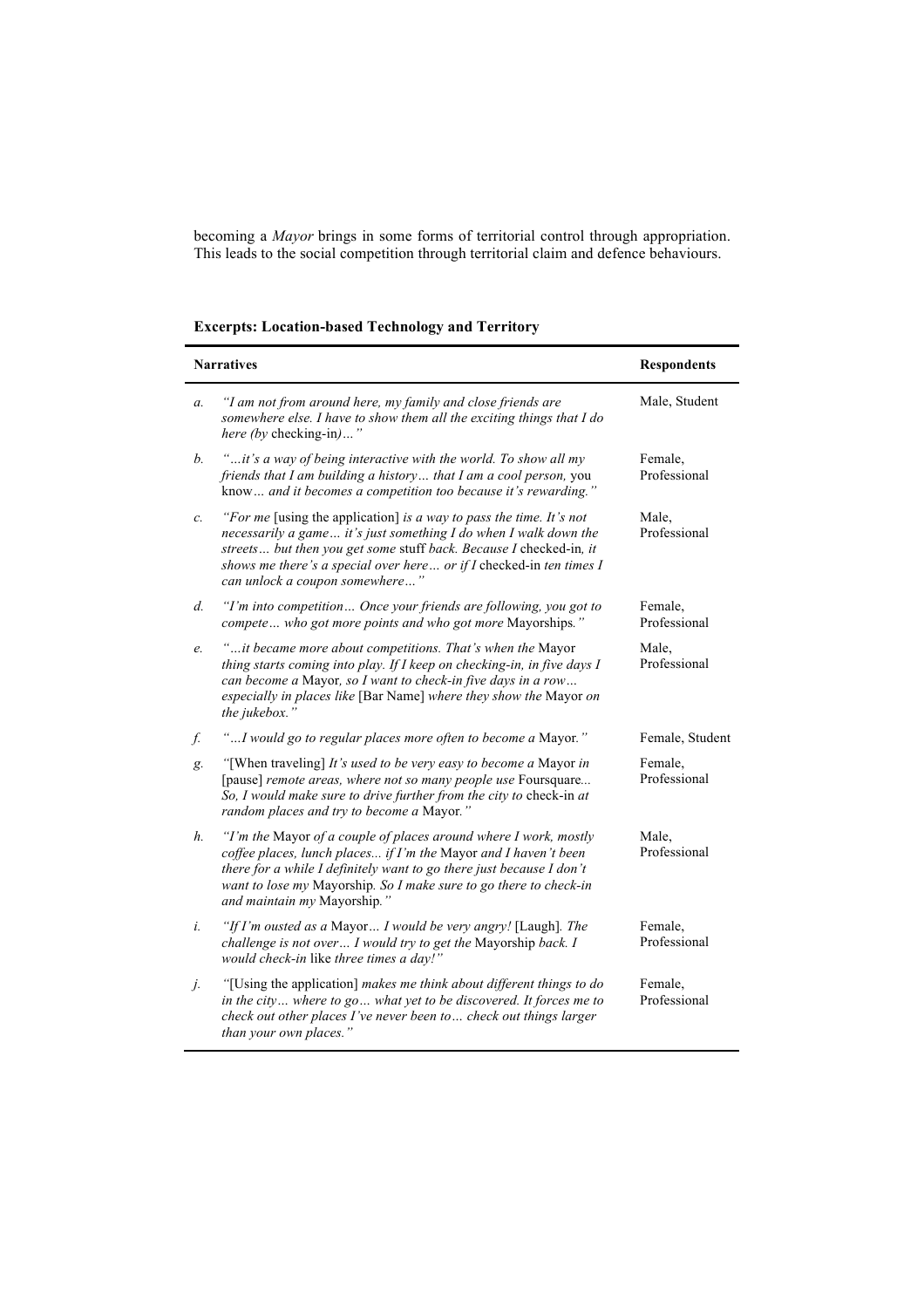From the social competition context, it was identified from the discussions that users were competing with others not only to get the *Mayorship* title at a specific venue, but also to get the most *Mayorships* (i.e., expansion of territories claimed). Hence, territorial tagging through *check-in*s can be seen as a territorial tactic (i.e., intended production) that people employ within a social network. From the discussions, most participants indicated that they visited places more often since they used *Foursquare* to become a *Mayor* and enjoy the rewards (see Excerpts e and f). Some participants would travel to places in remote areas where there were not many *Foursquare* users so they could get the *Mayorship* title easily (see Excerpt g), which indicates an expansion of territory.

The system requirement for *Mayorship* also dictates the possibility of users being ousted as a *Mayor* due to an absence of *check-in*s; other users who frequent the venues might take over the title. In other words, *Mayors* are prone to territorial invasion. This indicates the consequence of territorial defence by continuing the consumption of venues after the achievement of a *Mayorship* title. From the discussions, territorial defence behaviour was identified from participants' perceived necessity to maintain their status and the perceived threat from invasion by others (see Excerpts h and i). Therefore, the territorial production identified from the discussions mostly encapsulates what Kärrholm (2007) suggests as territorial tactics through appropriation, in that most participants, especially those emphasized the importance of social competition, visited venues with the intent to become the *Mayor*. The use of these location-based mobile media encourages territoriality behaviours where places are consumed and appropriated for various social benefits.

#### **4.3 Mobility and Experience Territory**

The important consequence of territorial behaviours mediated by location-based mobile applications is the creation of mobility patterns and the establishment of private experience territories. The social competition challenges users to strategize their mobility within the city or in tourism destinations. Being a *Mayor* at a specific venue requires territorial appropriation, and users have to be physically at the venue to do so. In other words, territorial tactics through appropriation necessitate mobility. As a result, territorial behaviour causes users' patterns of mobility to develop. Some users visit regular places such as restaurants and cafés in the city more frequently (see Excerpts f. and h.), others travel to different places (see Excerpts g. and j.) to mark, appropriate, and communicate their territory. Either way, territorial behaviour (and mobility) manifests in the consumption of local establishments, making locationbased media a powerful tools for marketers and managers alike to transform people– place experiences, particularly in tourism and hospitality industries.

Further, the mobility and consumption of places while using location-based media enable users to set the boundaries of their experience territory, both for everyday experience and touristic experience. For example, by *checking-in* to cafés and lunch places surrounding their workplace, people mark a network of venues as their everyday experience territory. While traveling, a tourist *checks-in* from different attractions and venues in a tourism destination to convey their obtained privilege of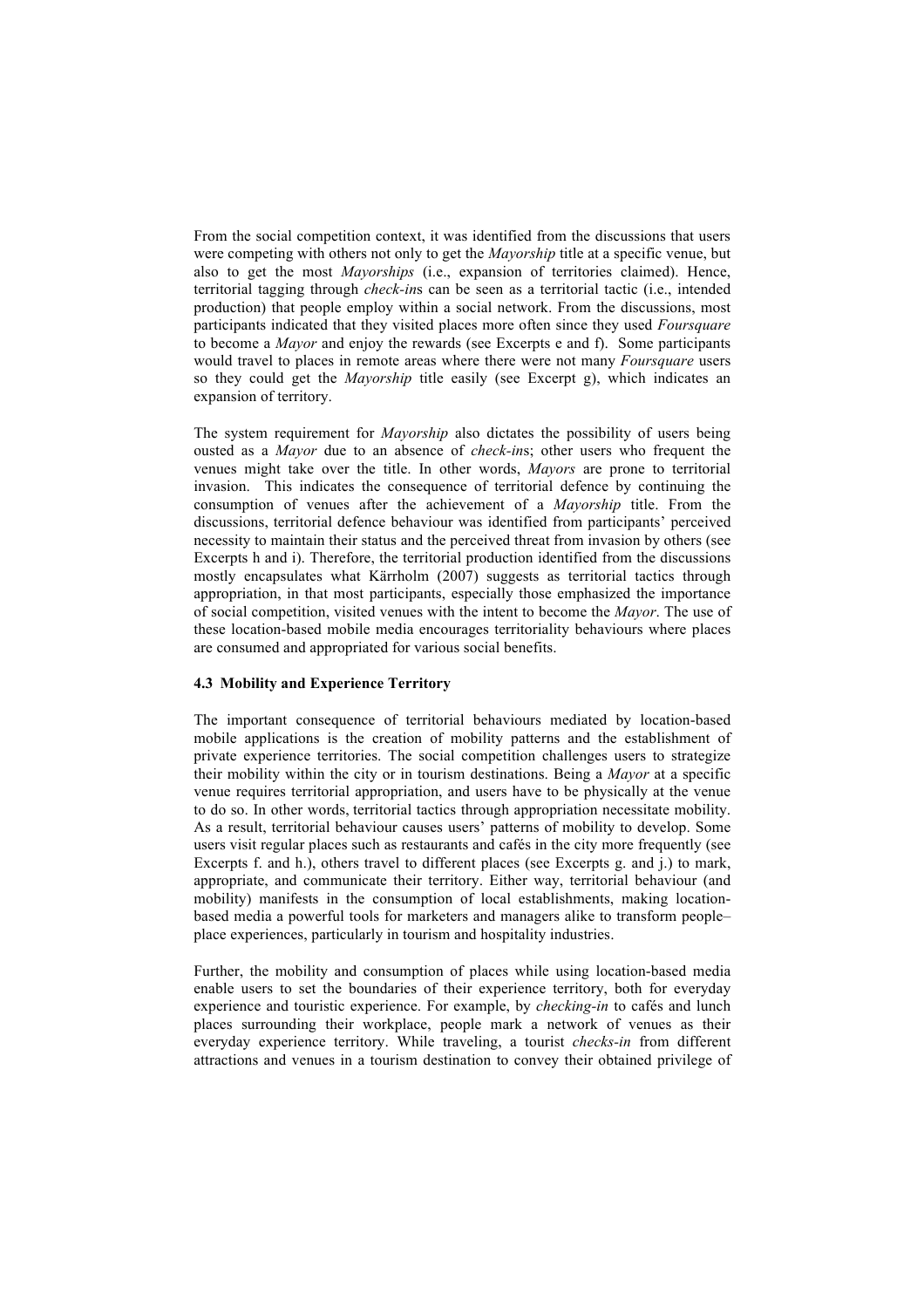"claiming" another *terroir* for a period of time. This implies a process of privatization of experiential territory by personalizing and appropriating the 'public' space (Goffman, 1963; Licoppe & Inada, 2008). From the discussions, the fact that others would be aware of their locations and patterns of consumptions (e.g., where they have lunch, where they went to on vacation, etc.) did not deter most participants to share their *check-in*s through the pervasive, location-based mobile media. For them, the establishment of personal experience territories is seen as a way of conveying their self-image to the world. Consequently, assisted by mobile media, a city (and a tourism destination) is comprised of networks of places of which many people perceive as their own experience territories and for which many people compete to gain territorial control.

# **5 Conclusion and Implication**

This study observed consumer behaviour as it is influenced by the basic human territoriality behaviour mediated by the social gaming feature of location-based technology. Location-based media allow people to express their territorial behaviour through the consumption of places with an intention of gaining control over the resources offered by these places, albeit being different from claiming ownership to the places. In the world of location-based social gaming, the media assist users with digital territorial tagging (e.g., *check-in*s), which can be employed to claim a territory and defend it from territorial invasion by way of consumption. Since territorial tagging activity requires users' exact geographic locations to be reported to the system, these applications have the potential to influence and change people's mobility within cities and tourism destinations. Consequently, perusing such applications for tourism marketing, by integrating the persuasive power of perceived territorial control, rewards, and social recognition, is considered beneficial.

For marketers, conveying the notion of territorial control with the achievement of a status after completing certain tasks will result in consumers' motivation to compete with each other to gain the perceived control. Marketers targeting consumers' variety behaviour (i.e., making consumers explore and visit more places in the area) should pay more attention to facilitate the activities of territorial claim. On the other hand, marketers targeting loyalty behaviour (i.e., increasing the frequency of visits) should emphasize the importance of territorial defence. For example, destination marketers wanting their visitors to explore their area should create a mechanism of rewarding some forms of territorial control (e.g., privilege to certain information, discounts, etc.) after the achievement of certain number of *check-in*s within a period of time. This requires collaborations and partnerships among different venues sharing similar goals and themes within the tourism destination. Meanwhile, hospitality business owners targeting loyal customers should pay more attention on rewarding their *Mayor* to keep the social competition alive for both territorial claim and defence behaviour.

This exploratory study offers a deeper understanding of human territoriality behaviour manifested in the consumption of places with the use of location-based media. The results illustrate the convergence of physical and cyberspace and how people set the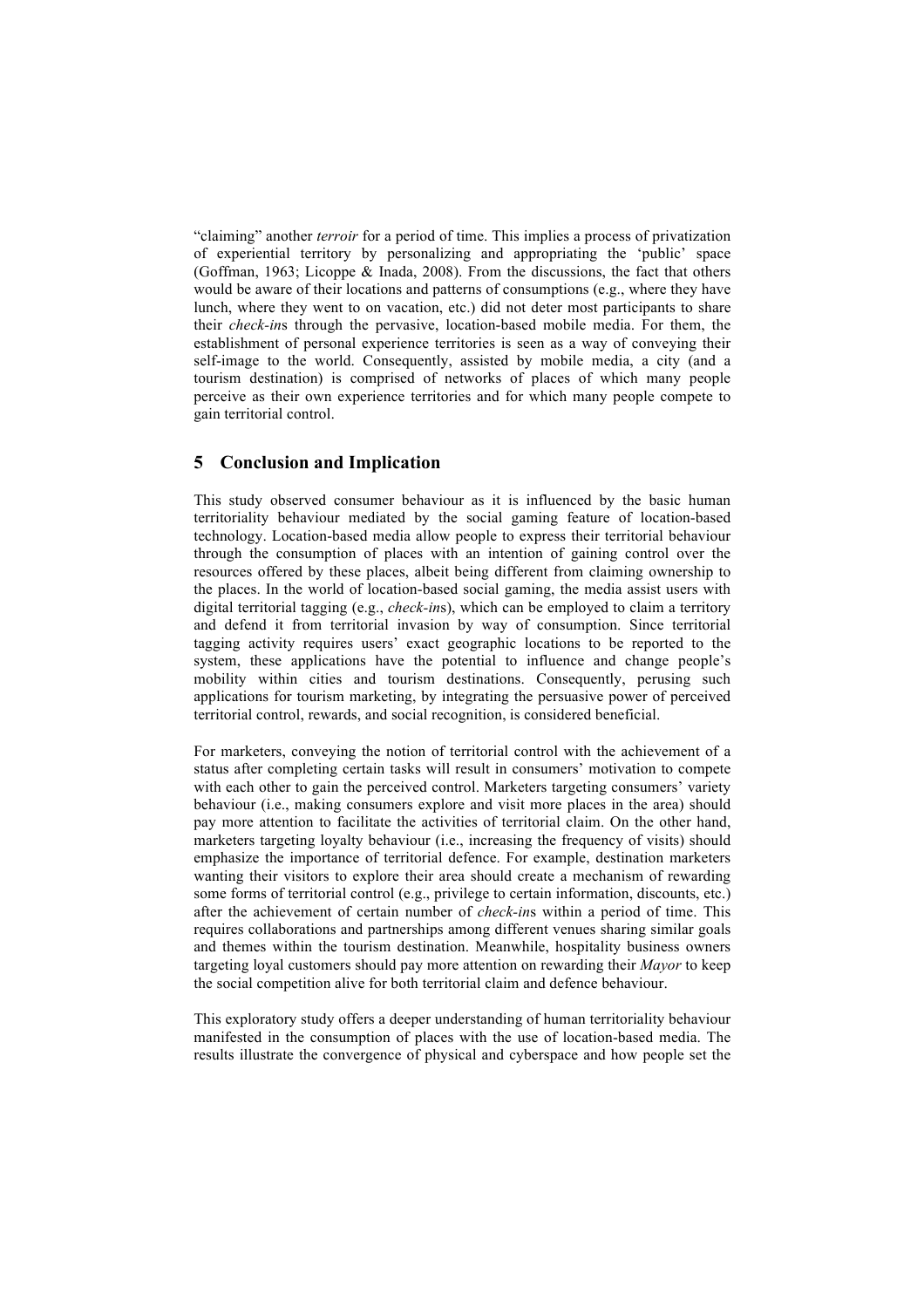territorial boundaries of their experience territory by appropriating and personalizing areas within cities and tourism destinations. Further, this study contributes to tourism practitioners by providing the implications to capitalize the use of location-based media for marketing and promotion. Further research can be extended to assess the role of territoriality behaviour in the success of location-based marketing by developing and testing a measurement model, which can be generalized for different consumption situations.

### **References**

Adams, P. (1997). Cyberspace and virtual places. *Geographical Review 87*(2):155-171.

- Altman, I. (1975). *The environment and social behavior*. Monterey, CA: Brooks/Cole.
- Andereck, K. (1997). Territorial functioning in a tourism setting. *Annals of Tourism Research 24*(3): 706-720.
- Bellenger, D. N., Bernhardt, K. L., & Goldstucker, J. L. (1976). *Qualitative Research in Marketing*. Chicago: American Marketing Association.
- Brown, B. B. (1987). Territoriality. In D. Stokols & I. Altman (Eds.), *Handbook of Environmental Psychology* (pp. 505-531). New York: John Wiley.
- Brown, S. D., & Capdevila, R. (1999). Perpetuum mobile: Substance, force and the sociology of translation. In J. Law & J. Hassard (Eds.), *Actor-Network Theory and After* (pp. 26- 50). Oxford, UK: Blackwell.
- Calder, B.J. (1977). Focus groups and the nature of qualitative marketing research. *Journal of Marketing Research 14*: 353-364.
- Crabtree, A. & Rodden, T. (2008). Hybrid ecologies: Understanding interaction in emerging digital-physical environments. *Personal and Ubiquitous Computing 12*: 481-493.
- Delaney, D. (2005). Territory: A Short Introduction. Oxford, UK: Blackwell.
- Foursquare (2011). About Foursquare. Accessed July 19, 2011. https://foursquare.com/about.
- Garner, P., Rashid, O., Coulton, P., & Edwards, R. (2006). The mobile phone as a digital SprayCan. ACE 06, Hollywood, California, USA, June 14-16, 2006.
- Goffman, E. (1963). *Behavior in Public Places*. New York: The Free Press.
- Gottman, J. (1975). The evolution of the concept of territory. *Social Science Information*, *14* (3- 4), 29-47.
- Hall, E. T. (1959). The Silent Language. New York: Doubleday.
- Hall, E. T. (1966). *The Hidden Dimension*. New York: Anchor Books.
- Hall, C.M. & Mitchell, R. (2002). The touristic terroir of New Zealand wine: The importance of region in the wine tourism experience. In A. Montanari (Ed.), *Food and Environment: Geographies of Taste* (pp. 69–91). Rome: Societa Geografica Italiana.
- Kärrholm, M. (2007). The materiality of territorial production: A conceptual discussion of territoriality, materiality and the everyday life of public space. *Space and Culture 10*: 437-453.
- Könings, B. & Schaub, F. (2011). Territorial privacy in ubiquitous computing. The  $8^{th}$ International Conference on Wireless On-demand Network Systems and Services (WONS 2011), Bardoneccia, January 2011.
- Lemos, A. (2010). Post—mass media functions, locative media, and informational territories: New ways of thinking about territory, place, and mobility in contemporary society. *Space and Culture 13*(4): 403-420.
- Licoppe C & Inada Y (2008) Geolocalized technologies, location-aware communities and personal territories: The Mogi case. *Journal of Urban Technology 15*(3), 5-24.
- Rivano-Fischer, M. (1987). Human territoriality: Notes on its definition, classification systems and micro territorial behavior. *Psychological Research Bulletin 27*: 1–18.
- Sack, R. D. (1986). Human territoriality: A theory. *Annals of the Association of American Geographers 73*(1): 55-74